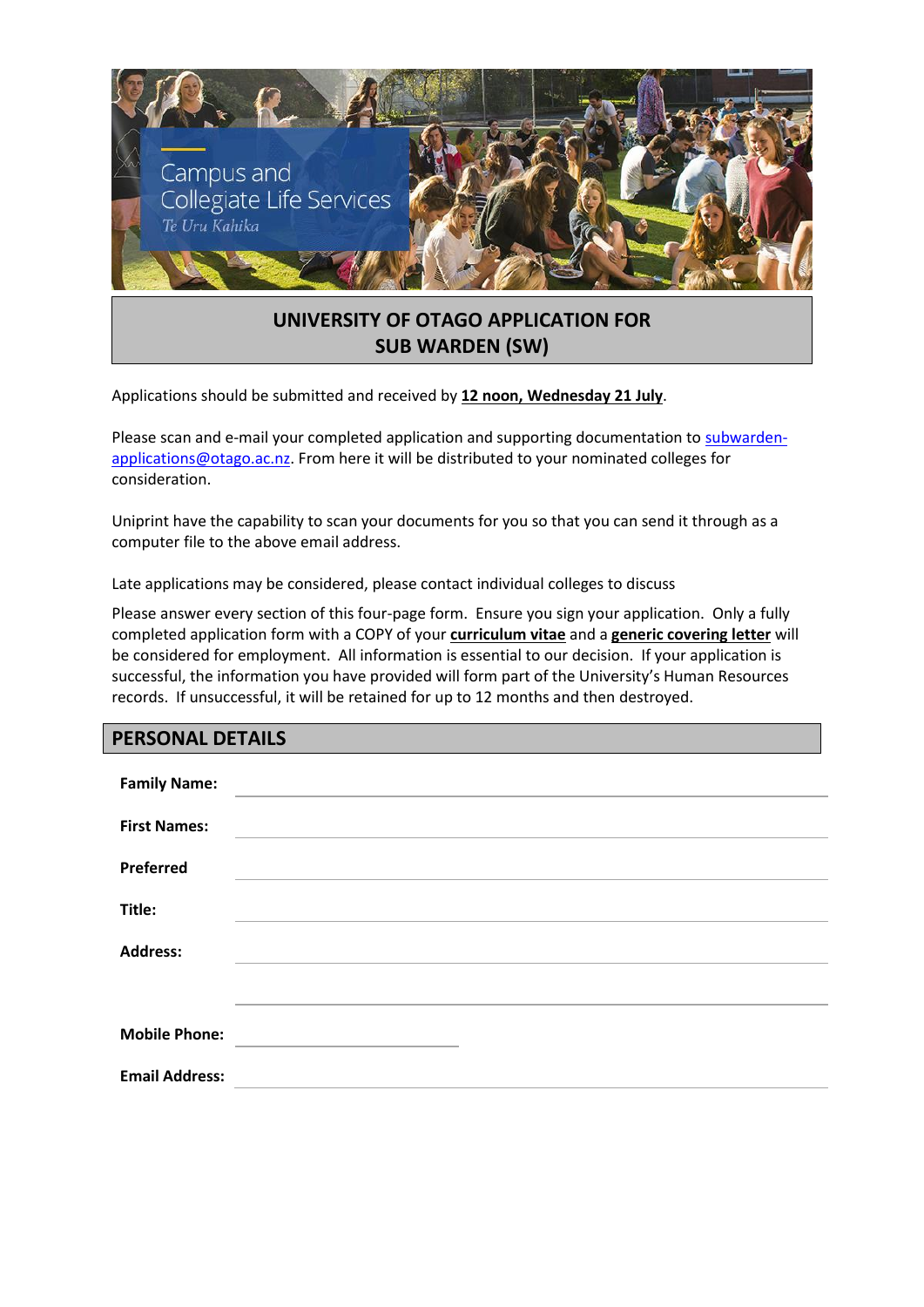How did you hear about the Sub Warden position? (Please circle) Your SW A friendCollege leadership Magazine Ad Facebook Ad Screen Ad Other: \_\_\_\_\_\_\_\_\_\_\_

## **PRE-SCREENING QUESTIONS**

Please answer **ALL** of the following questions:

- 1. Do you intend to undertake full-time study at the University of Otago in 2022? **Yes/No**
- 2. Are you currently, or have you previously been employed by the University of Otago? **Yes/No**
- 3. Please state your specific course of study in 2022 including Summer School, individual papers you intend to take and any relevant workload commitments. Please be specific.

\_\_\_\_\_\_\_\_\_\_\_\_\_\_\_\_\_\_\_\_\_\_\_\_\_\_\_\_\_\_\_\_\_\_\_\_\_\_\_\_\_\_\_\_\_\_\_\_\_\_\_\_\_\_\_\_\_\_\_\_\_\_\_\_\_\_\_\_\_ \_\_\_\_\_\_\_\_\_\_\_\_\_\_\_\_\_\_\_\_\_\_\_\_\_\_\_\_\_\_\_\_\_\_\_\_\_\_\_\_\_\_\_\_\_\_\_\_\_\_\_\_\_\_\_\_\_\_\_\_\_\_\_\_\_\_\_\_\_ \_\_\_\_\_\_\_\_\_\_\_\_\_\_\_\_\_\_\_\_\_\_\_\_\_\_\_\_\_\_\_\_\_\_\_\_\_\_\_\_\_\_\_\_\_\_\_\_\_\_\_\_\_\_\_\_\_\_\_\_\_\_\_\_\_\_\_\_\_ \_\_\_\_\_\_\_\_\_\_\_\_\_\_\_\_\_\_\_\_\_\_\_\_\_\_\_\_\_\_\_\_\_\_\_\_\_\_\_\_\_\_\_\_\_\_\_\_\_\_\_\_\_\_\_\_\_\_\_\_\_\_\_\_\_\_\_\_\_

- 4. Do you have any conditions which may affect your ability to perform, or may be aggravated by the duties of this position? **Yes/No**
- **5.** Are there any possible criminal charges pending against you, or do you have any convictions against you, including being discharged without conviction? **Yes/No**
- 6. Do you hold a current NZ driver's license? **Yes/No** -If yes, can you drive: Manual / Automatic /Both (please circle) *Please note, this is not a requirement in all colleges at Otago.*
- 7. Do you hold a current first aid certificate? **Yes/No** Please note, full training will be provided to successful candidates as required.
- 8. Have you lived in a residential College before? **No/Yes: \_\_\_\_\_\_\_\_\_\_\_\_\_\_\_\_\_\_\_\_\_\_** If yes, would you agree to nominate a College staff member as a referee? **Yes/No**

If yes, provide a name, email address and contact phone number Name: \_\_\_\_\_\_\_\_\_\_\_\_\_\_ Contact Phone Number:

9. Do you have current or recent experience in a pastoral care or support role? Please be specific.

\_\_\_\_\_\_\_\_\_\_\_\_\_\_\_\_\_\_\_\_\_\_\_\_\_\_\_\_\_\_\_\_\_\_\_\_\_\_\_\_\_\_\_\_\_\_\_\_\_\_\_\_\_\_\_\_\_\_\_\_\_\_\_\_\_\_\_\_\_\_\_\_ \_\_\_\_\_\_\_\_\_\_\_\_\_\_\_\_\_\_\_\_\_\_\_\_\_\_\_\_\_\_\_\_\_\_\_\_\_\_\_\_\_\_\_\_\_\_\_\_\_\_\_\_\_\_\_\_\_\_\_\_\_\_\_\_\_\_\_\_\_\_\_\_ \_\_\_\_\_\_\_\_\_\_\_\_\_\_\_\_\_\_\_\_\_\_\_\_\_\_\_\_\_\_\_\_\_\_\_\_\_\_\_\_\_\_\_\_\_\_\_\_\_\_\_\_\_\_\_\_\_\_\_\_\_\_\_\_\_\_\_\_\_\_\_\_ \_\_\_\_\_\_\_\_\_\_\_\_\_\_\_\_\_\_\_\_\_\_\_\_\_\_\_\_\_\_\_\_\_\_\_\_\_\_\_\_\_\_\_\_\_\_\_\_\_\_\_\_\_\_\_\_\_\_\_\_\_\_\_\_\_\_\_\_\_\_\_\_ \_\_\_\_\_\_\_\_\_\_\_\_\_\_\_\_\_\_\_\_\_\_\_\_\_\_\_\_\_\_\_\_\_\_\_\_\_\_\_\_\_\_\_\_\_\_\_\_\_\_\_\_\_\_\_\_\_\_\_\_\_\_\_\_\_\_\_\_\_\_\_\_ \_\_\_\_\_\_\_\_\_\_\_\_\_\_\_\_\_\_\_\_\_\_\_\_\_\_\_\_\_\_\_\_\_\_\_\_\_\_\_\_\_\_\_\_\_\_\_\_\_\_\_\_\_\_\_\_\_\_\_\_\_\_\_\_\_\_\_\_\_\_\_\_ \_\_\_\_\_\_\_\_\_\_\_\_\_\_\_\_\_\_\_\_\_\_\_\_\_\_\_\_\_\_\_\_\_\_\_\_\_\_\_\_\_\_\_\_\_\_\_\_\_\_\_\_\_\_\_\_\_\_\_\_\_\_\_\_\_\_\_\_\_\_\_\_ \_\_\_\_\_\_\_\_\_\_\_\_\_\_\_\_\_\_\_\_\_\_\_\_\_\_\_\_\_\_\_\_\_\_\_\_\_\_\_\_\_\_\_\_\_\_\_\_\_\_\_\_\_\_\_\_\_\_\_\_\_\_\_\_\_\_\_\_\_\_\_\_ \_\_\_\_\_\_\_\_\_\_\_\_\_\_\_\_\_\_\_\_\_\_\_\_\_\_\_\_\_\_\_\_\_\_\_\_\_\_\_\_\_\_\_\_\_\_\_\_\_\_\_\_\_\_\_\_\_\_\_\_\_\_\_\_\_\_\_\_\_\_\_\_ \_\_\_\_\_\_\_\_\_\_\_\_\_\_\_\_\_\_\_\_\_\_\_\_\_\_\_\_\_\_\_\_\_\_\_\_\_\_\_\_\_\_\_\_\_\_\_\_\_\_\_\_\_\_\_\_\_\_\_\_\_\_\_\_\_\_\_\_\_\_\_\_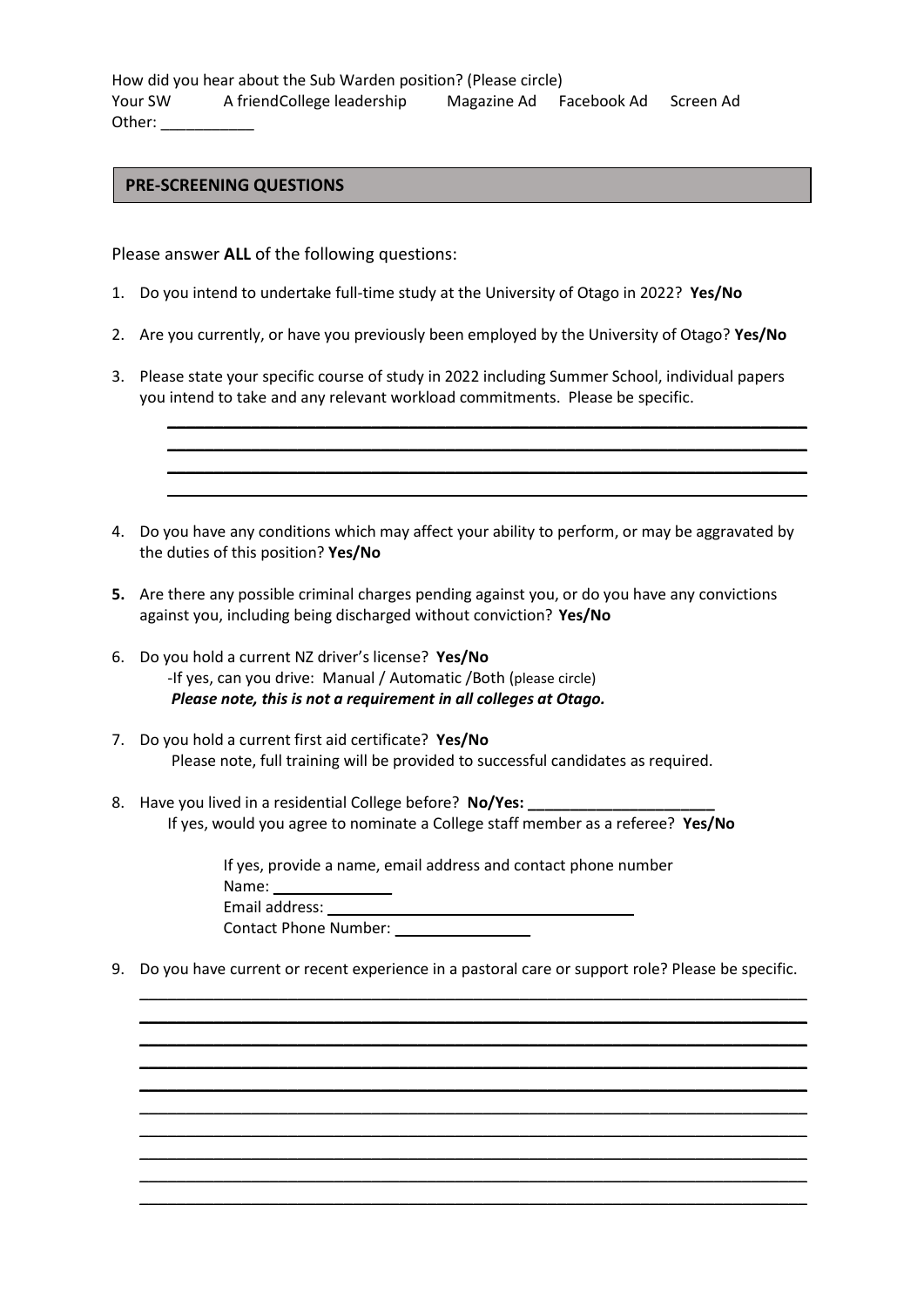#### **REFEREES**

*Please provide the names and contact details of two referees whose consent has been obtained and who may be contacted for a confidential reference. Where possible at least one of these referees should be a previous employer and in a supervisory position over your employment. Please STAR (\*) those references that you do not wish us to contact at this time.*

| Name:                    | <u> 1989 - Andrea Andrew Maria (h. 1989).</u>                                                                                                                                                                                       |
|--------------------------|-------------------------------------------------------------------------------------------------------------------------------------------------------------------------------------------------------------------------------------|
| <b>Relationship:</b>     |                                                                                                                                                                                                                                     |
|                          | (e.g. Manager) <b>Container and Container and Container and Container and Container and Container and Container</b>                                                                                                                 |
|                          |                                                                                                                                                                                                                                     |
| <b>Position</b>          |                                                                                                                                                                                                                                     |
|                          | &Organisation: <u>Communication</u> Contract Contract Contract Contract Contract Contract Contract Contract Contract Contract Contract Contract Contract Contract Contract Contract Contract Contract Contract Contract Contract Co |
|                          |                                                                                                                                                                                                                                     |
| City                     |                                                                                                                                                                                                                                     |
|                          | Postcode experience and the set of the set of the set of the set of the set of the set of the set of the set of the set of the set of the set of the set of the set of the set of the set of the set of the set of the set of       |
| Country                  |                                                                                                                                                                                                                                     |
|                          | and the control of the control of the control of the control of the control of the control of the control of the                                                                                                                    |
|                          |                                                                                                                                                                                                                                     |
| <b>Email Address:</b>    |                                                                                                                                                                                                                                     |
|                          | <u> 1980 - Andrea Station Barbara, amerikan personal (h. 1980).</u>                                                                                                                                                                 |
| Name:                    | <u> 1989 - Johann Stoff, deutscher Stoff, der Stoff, der Stoff, der Stoff, der Stoff, der Stoff, der Stoff, der S</u>                                                                                                               |
|                          |                                                                                                                                                                                                                                     |
| <b>Relationship:</b>     |                                                                                                                                                                                                                                     |
|                          |                                                                                                                                                                                                                                     |
| <b>Position &amp;</b>    |                                                                                                                                                                                                                                     |
|                          |                                                                                                                                                                                                                                     |
|                          |                                                                                                                                                                                                                                     |
|                          |                                                                                                                                                                                                                                     |
| City                     |                                                                                                                                                                                                                                     |
| Country                  |                                                                                                                                                                                                                                     |
|                          |                                                                                                                                                                                                                                     |
|                          |                                                                                                                                                                                                                                     |
| <b>Telephone Number:</b> | the control of the control of the control of the control of the control of                                                                                                                                                          |
| <b>Email Address:</b>    |                                                                                                                                                                                                                                     |

## **CREDENTIAL CHECKING**

*For the purposes of reference checking, I give my consent for the University of Otago to communicate and obtain information about me from the Academic Institutions included in my Curriculum Vitae in order to confirm my qualifications.*

| <b>Signature</b> | Date |
|------------------|------|
|                  |      |